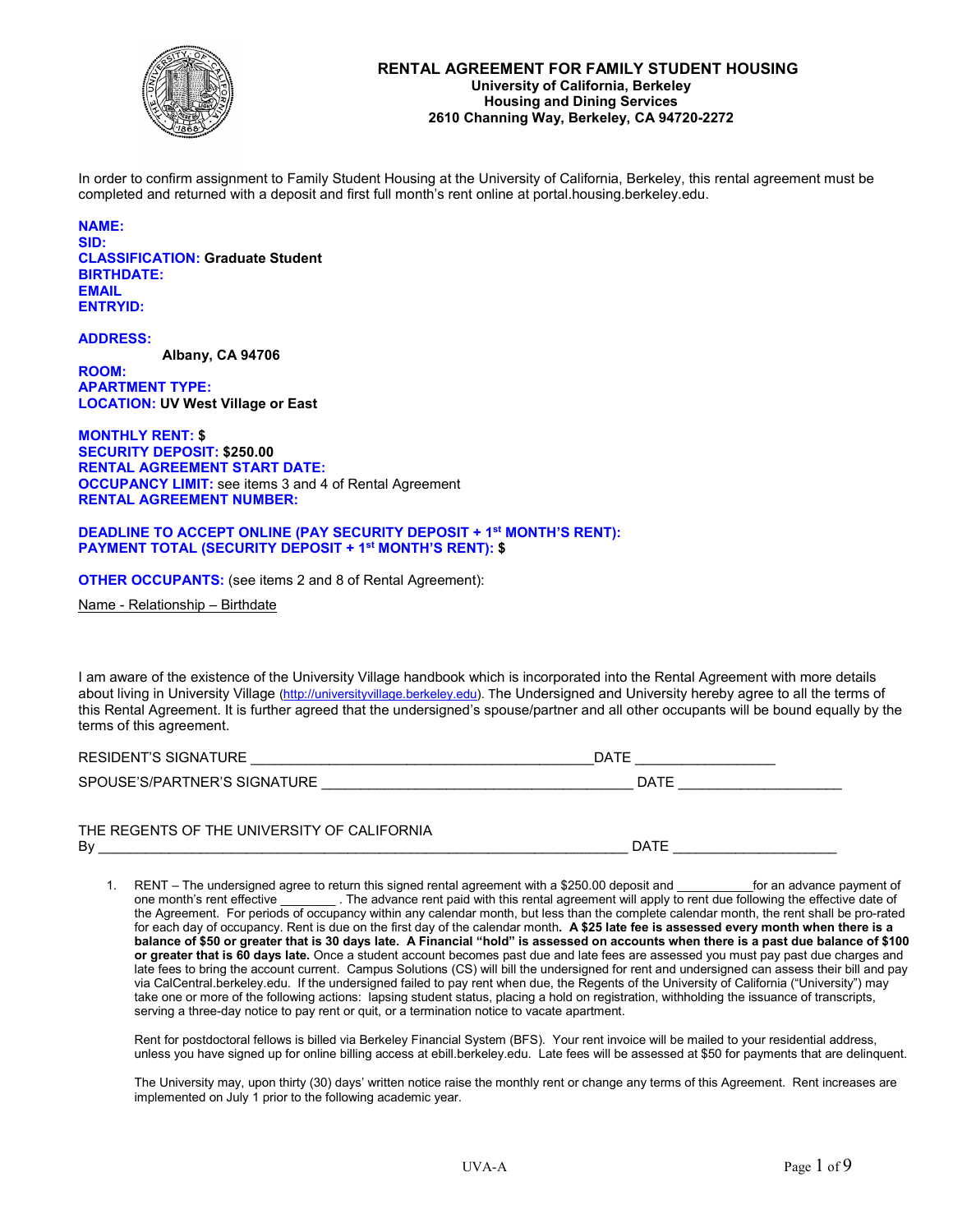If for any reason, the University cannot deliver possession of the premises to the undersigned, the University shall not be liable for any loss or damage from the University's delay or failure to deliver possession. Should the undersigned not take occupancy of the premises, the undersigned will be responsible for paying the rent until the premises are rented or 30 days thereafter.

Initial

The deposit and advance rent will be refunded prior to occupancy of the assigned apartment only if this application is not accepted, or unavoidable circumstances arise over which, in the judgment of the University of California, Berkeley, Cal Housing Office, the undersigned has no control, and/or which prevent enrollment at the University of California, Berkeley.

2. ELIGIBILITY – The undersigned agree that the accommodations granted them as a result of this Agreement shall be used only by the eligible resident and their family member(s). The eligible resident must be a registered UC Berkeley undergraduate or graduate student. PhD students appointed as postdoctoral fellows will not be eligible for continuance and must vacate per graduation.

Students must be registered during each session of the academic year. For purposes of this Agreement, the academic year is defined in the official University calendar. If the undersigned student withdraws or fails to retain their status as a registered student, the undersigned's occupancy shall be terminated.

Postdoctoral fellows must have an appointment with the University of California, Berkeley. Postdoctoral fellow applicants are offered apartments only when there are no students on the wait list. Eligibility is detailed at https://housing.berkeley.edu/stufam\_elig.

All occupants must be listed on the Agreement. For eligibility to continue, all adults listed as occupants on the Agreement must reside in the apartment on a full-time basis and all children for a minimum of 50% of the time. Any change in the number of occupants from those listed on this Agreement shall be reported to the Housing Office within five (5) days of its occurrence. A change in the number of occupants is subject to approval by the Housing Office of the University of California, Berkeley.

#### 3. OCCUPANCY LIMIT –

Residents are eligible to live in University Family Student Housing as follows, provided all other terms of this agreement are met: The maximum term of occupancy for resident families with two UCB students is ten to twelve years.



- Graduate students  $-$  six (6) years
- Postdoctoral Fellows– a minimum of one year with tenancy expiration on June 30 of the following year, **or** until the appointment end date, whichever occurs first
- 4. TERMINATION a. By the University The University may terminate this Agreement and all attendant rights of occupancy upon thirty or sixty days notice to the undersigned depending on the length of tenancy. Undersigned agrees to renew this agreement for the following academic year by following update instructions and deadline set forth by the University. Failure to comply will result in forfeiture of the Agreement and undersigned will be served with a termination notice. The undersigned may be subject to a three-day notice to perform covenant or quit or a three-day notice to quit under any of the following conditions:
	- (1) Undersigned ceases to be a registered student as a result of graduation, transfer, withdrawal, or dismissal.
	- In case of violation of the terms of this Agreement, or University, or University Family Student Housing rules and regulations, or if the undersigned is found guilty of misconduct.
	- (3) Failure to make required payments when due.

By Undersigned - The undersigned agree to file the Intent to Vacate form at least thirty (30) days prior to vacating, and that, if for any reason the apartment is vacated before the end of the thirty (30) day period, they will continue to be responsible for the payment of the rent for thirty (30) days following the date of the notice.

The Intent-to-Vacate form is available at: [http://www.housing.berkeley.edu/housing/family/intent\\_to\\_vacate.pdf](http://www.housing.berkeley.edu/housing/family/intent_to_vacate.pdf) The undersigned agree, after the Intent to Vacate form has been filed, to allow the University representative to show the apartment to any prospective tenant(s) on 24 hours notice.

Undersigned completing his/her academic work must file the Intent to Vacate notice thirty (30) days prior to the end of the academic term in which they will complete their work. Undersigned completing his/her academic work in the Fall semester must file by January 1. Undersigned completing their academic work in the Spring semester must file by June 1. Undersigned completing his/her academic work during summer must file by August 1.

5. LIABILITY - The undersigned agree that the University is not liable for loss, damage, fire or theft of personal property during undersigned's occupancy of premises from any cause unless such loss, damage, fire or theft results from the negligent acts or omissions of University, its officers, employees, or agents. The University does not assume any liability for articles left on the premises when undersigned vacates.

The undersigned are responsible for any damage to the apartment or its equipment, and for maintaining the apartment in a safe and sanitary manner.

The undersigned will be given an Apartment Condition Report at the time of occupancy. The undersigned will compare the actual condition of the apartment with that of the Report, and note discrepancies, if any. Unless the Report is returned to the Business Office within three (3) days of occupancy, with exceptions properly noted, it will be assumed that the apartment and its contents are in proper condition, and will reflect such on the Apartment Condition Report. Upon termination of Agreement, or upon vacating the apartment for any other reason, the undersigned shall be liable only for restoration of premises to the same condition it was at the time of occupancy, except for reasonable wear and tear.

6. TRANSFER - Transfer from one apartment to another in Family Student Housing can be effected only upon written approval from the Assignments Office. In case of transfer, the undersigned continues to be liable for rent until the apartment is completely vacant and all keys

Initial



Initial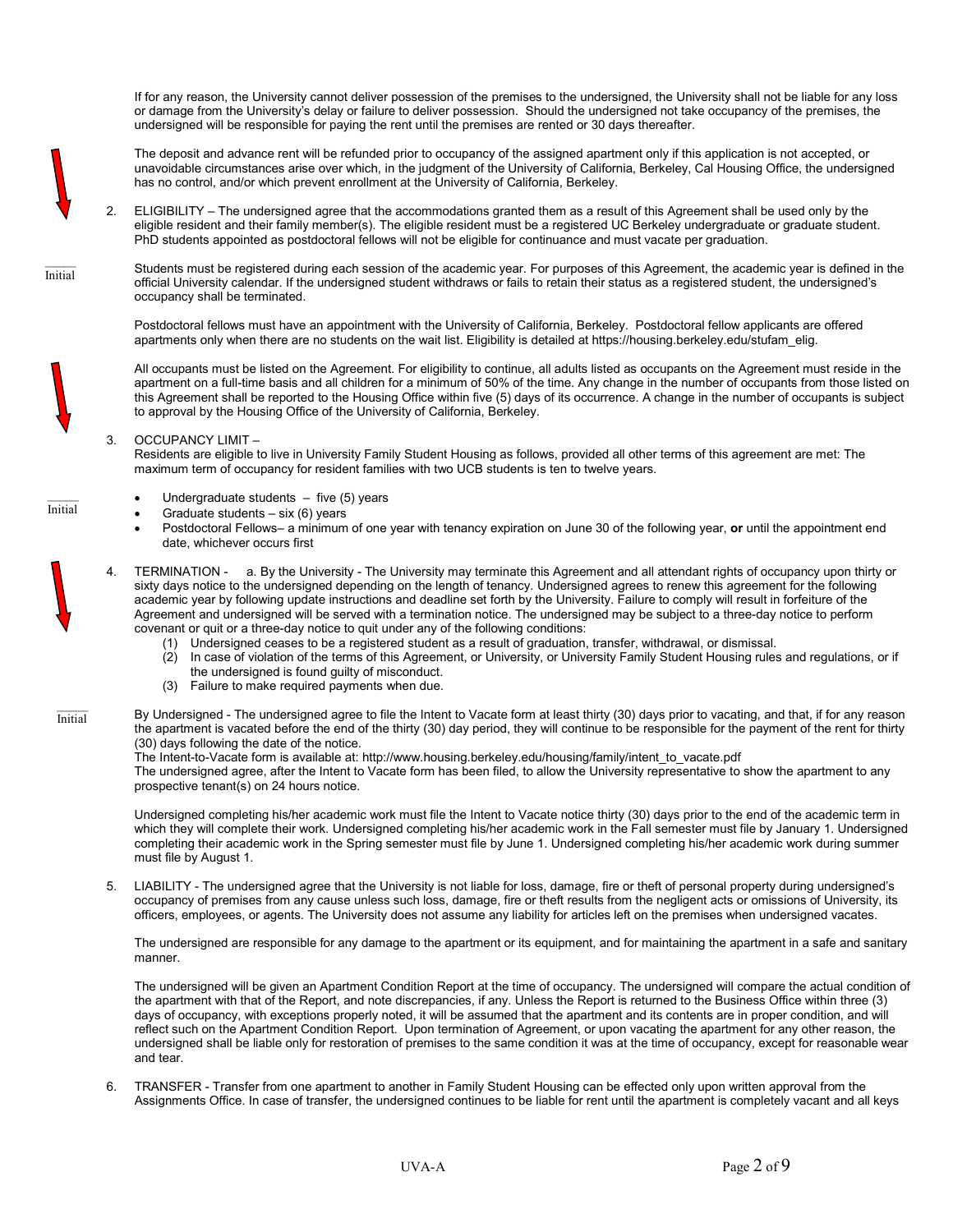are returned to the Business Office in the Family Student Housing complex. If restoration of the apartment is necessary beyond normal wear and tear before the next occupant can move in, an additional maintenance charge will be assessed.

Transfer requests from tenants who are current in rent and eligible, are contained at this link: [https://housing.berkeley.edu/stufam\\_waitlist.](https://housing.berkeley.edu/stufam_waitlist) 

- 7. PETS No pets are permitted on or near the premises, except for fish in tanks and caged birds. The undersigned, their dependents or guests are not permitted to feed and/or harbor any animals. Violation of this prohibition will result in termination of tenancy. Students with disabilities can learn about the procedure for requesting an accommodation animal as an exception to the Residential Pet Policy at this link https://housing.berkeley.edu/students-disabilities.
- 8. RIGHT OF ENTRY The undersigned agree that the University may enter the apartment to conduct safety checks and to conduct an annual inspection of the premises, to conduct an inspection prior to the undersigned's move out, and for any other reason allowed by law. Twentyfour (24) hours notice will be given to the undersigned of the University's intent to enter the apartment, except in cases of emergency or when the undersigned have abandoned or surrendered the premises.

9. USE OF APARTMENT -The undersigned agree to the maximum occupancy of three (3) persons to reside in a one-bedroom apartment. The undersigned agree that persons other than those listed on this Agreement shall not occupy premises as permanent residents. The undersigned may have occasional overnight and weekend guests. The undersigned are responsible for the conduct of their guests.

- 10. CARE OF APARTMENT Mold occurs naturally in the environment, and there currently exits no federal or state standards for permissible levels of mold. Undersigned is required to take steps to control the growth of mold and by notifying the University Village office immediately about the existence of water leakage or overflow in or about the premises. Pests can be a nuisance as well as a health concern. If you have any problem with any pests (ants, mice, bed bugs, etc.) in or around your apartment, please contact the University Village office at (510) 526-8505 or emergency maintenance at (510) 642-2828. For non-emergencies, submit an online maintenance request at the online maintenance request link <u>https://maintenance.housing.berkeley.edu</u>. For tenants without a University address, they can submit a maintenance request at <u>rssp\_servrequest@berkeley.edu</u>
- 11. NOTIFICATIONS REGARDING OBLIGATIONS PERTAINING TO BED BUGS The undersigned agrees to comply and cooperate with the university regarding the prevention, reporting, and treatment of bed bug infestation. **Appearance**: Bed bugs are tiny parasitic insects that, like fleas or mosquitoes, live on the blood of animals or humans. While they do not spread disease, the presence of bed bugs and their resulting bites are becoming more of a nuisance in community housing buildings such as hotels, dormitories, and hostels where travelers unknowingly spread them around. About the size of a grain of rice or smaller, and ranging in color from translucent to dark brown, bed bugs may enter a room undetected on

clothing, luggage, or used furniture. For example, a traveler may pick up bed bugs in a hotel and transport them home in their luggage. Bed bugs do not fly, but can travel across floors or through wall openings (e.g. outlets), are nocturnal, and like to hide in mattresses, box springs, and bedframes.

**Bed Bug Bites:** A rash or trail of small red bites may be a sign of bed bugs. Whereas flea bites usually occur on the lower legs, bed bug bites may occur on any area of skin exposed during the night. Many people experience red bumps or bites, but there are some who exhibit no symptoms. Other signs of their presence include small dark brown spots on linens and mattresses.

**Common Signs and Symptoms of Possible Bed Bug Infestation:** Small red to reddish brown fecal spots on mattresses, box springs, bed frames, linens, upholstery, or walls; Molted bed bug skins, white, sticky eggs, or empty eggshells; Very heavily infested areas may have a characteristically sweet odor; Red, itchy bite marks, especially on the legs, arms, and other body parts exposed while sleeping. However, some people do not show bed bug lesions on their bodies even though bed bugs may have fed on them. Information regarding UC Berkeley Cal Housing's protocol addressing bed bug prevention, response, and treatment may be found on the UCB Housing web site at <https://housing.berkeley.edu/bedbugs>

- 12. NONWAIVER CLAUSE Any waiver or non-enforcement by the University of any term or condition of this Agreement shall not constitute a waiver of any subsequent breach of the same or any other term or condition of this agreement. Acceptance by the University of any rental payment after undersigned's breach of any provision of this rental agreement shall not be deemed a waiver of such provisions or any prior or subsequent breach of any provision, other than undersigned's failure to make timely payment of the rental installment so accepted, whether or not the University knew of the prior breach when rent was accepted.
- 13. UTILITIES The University shall provide gas, electricity, water, and refuse collection services, with the following noted exceptions. The University is not responsible or liable for disruption of any provisional services. All other utilities, including telephone services, shall be provided by the undersigned. The following may not be installed and/or operated in apartments: air conditioners, portable dishwashers, washers, dryers, freezers, or refrigerators (other than the refrigerator provided in the apartment). Installing any of these appliances is a violation of your rental agreement and you may be subject to administrative fines plus structural damage costs to the apartment.
- 14. CONDEMNATION The undersigned agree that if said property is condemned, the University will terminate the agreement and refund all deposits due the undersigned, and the University shall not be liable for any costs or damages suffered by the undersigned as a result of condemnation.
- 15. SUBLEASE The undersigned agree that their rights under this written Agreement are not assignable and the apartment may be subleased only to eligible families by prior agreement with the Assignments Office, during summer i.e. June to August if the Undersigned continues to meet eligibility requirements for residency in Family Student Housing.

Unauthorized short-term subleases of any portion of, or the entirely of, a housing unit (or a parking space) are prohibited and constitute a breach of this Agreement that may result in immediate eviction. This probation on short-term subleasing applies to soliciting arrangements facilitated by services including but not limited to Airbnb, Homeaway, VRBO and Craigslist. Acceptance of any portion of a rent payment from any person other than a Permitted Occupant is also an unpermitted sublease that constitutes a breach of this Agreement and may result in immediate eviction. Any advertisement of published offer to engage in subleasing or short-term rental or short-term subleasing is also prohibited and constitutes a breach of this Agreement that may result in immediate eviction, including without limitation listing a unit, any

 $\mathcal{L}$ Initial

> $\mathcal{L}$ Initial

 $\mathcal{L}$ Initial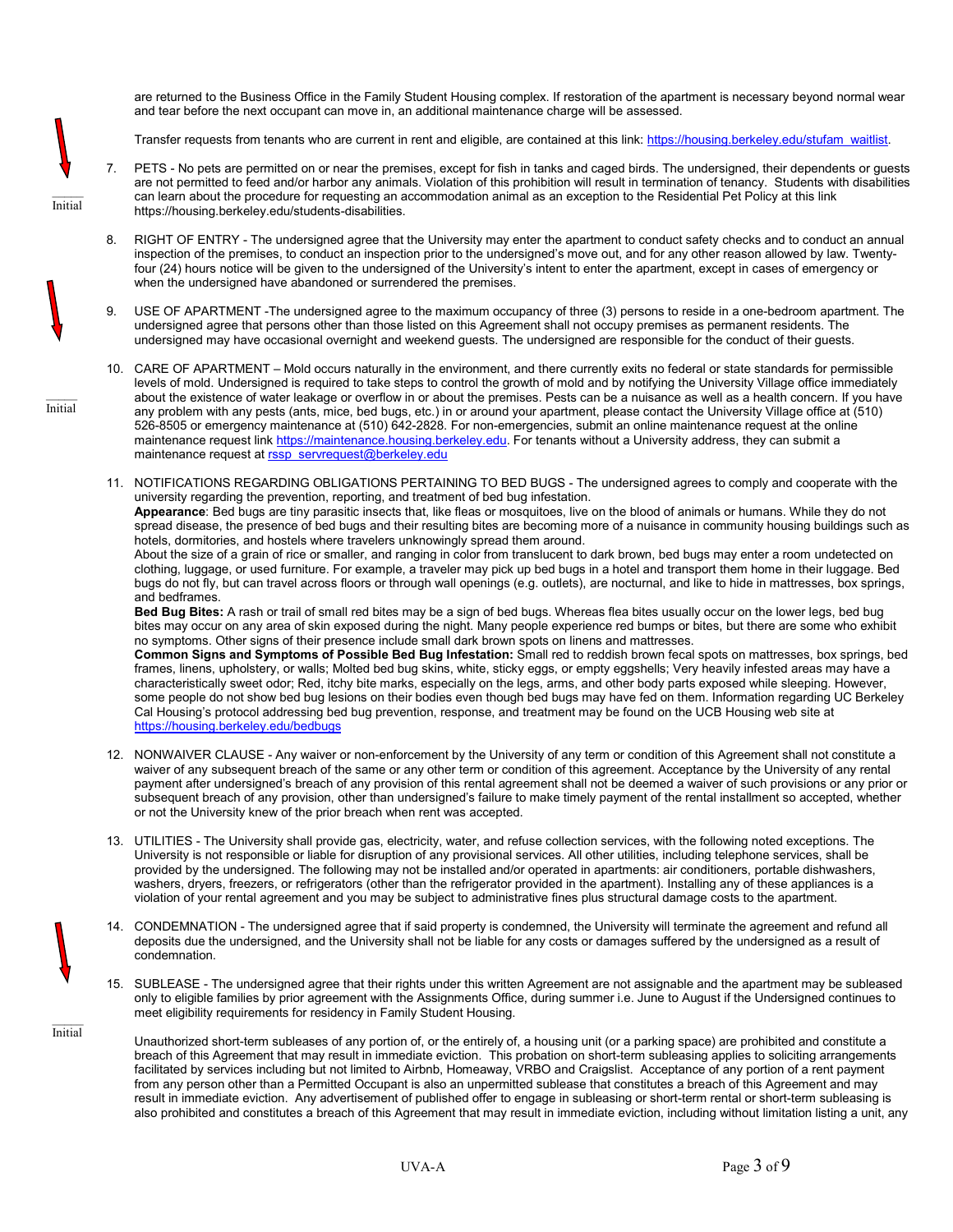portion thereof, or a parking space as available for occupancy on sites that facilitate such arrangements such as Airbnb, Homeaway, VRBO and Craigslist.

- 16. PARKING Due to limited space, each apartment is assigned ONE designated, reserved parking space. Undersigned is not allowed to sublease parking space. The University reserves the right to make parking assignments as available and include parking fees for guest spaces usage
- 17. BUSINESS Business or commercial activities are prohibited on University property or in leased premises.
- 18. NOISE None of the occupants or their guests shall make any disturbing noise, operate any mechanical, musical, or electrical equipment at such time or such volume, or in a manner that will interfere with the rights and comfort of other tenants. Quiet shall be maintained between the hours of 10:00 pm and 8:00 am on week nights, and between midnight and 8:00 am on weekends.

Pianos are only allowed in first floor apartments.

- 19. MISREPRESENTATION Any false statements made on this Agreement will result in immediate termination of agreement.
- 20. CHILDREN The undersigned agree to be responsible for the actions of their children and for their supervision in order to prevent harm to them and/or others or damage to property. The undersigned are financially responsible for the actions of their children.
- 21. CONDUCT Undersigned is subject to both the University's Campus Code of Student Conduct and the Residential Code Of Conduct at this lin[k http://sa.berkeley.edu/code-of-conduct](http://sa.berkeley.edu/code-of-conduct)
- 22. FLAMMABLES The undersigned agree not to keep or permit to be kept in or about the premises: ammunition, fireworks, gasoline, naphtha, benzine, or any other chemicals or items that are toxic or explosive in nature. Undersigned agree not to park motorized vehicles including. but not limited to, automobiles, mopeds or motorcycles inside or within ten feet of a building.
- 23. FIREARMS The undersigned agree not to bring weapons of any kind, B.B. guns, pellet guns, air guns, or slingshots, loaded or unloaded, onto any University property. It is unlawful to bring firearms, whether loaded or unloaded, onto University property under section 626.9 of the California Penal Code.
- 24. RELOCATION BY UNIVERSITY The University reserves the right to relocate undersigned to a comparable type of apartment at a comparable rent upon thirty (30) days written notice. Such relocation may be necessary in order to resolve disputes between neighbors, but relocation is not limited to such instances. The University may require a Resident to move to a different housing unit for reasons such as, but not limited to, i) maintenance or closure of an area, ii) changes of use in space, iii) crisis, safety or emergency situations, iv) student conduct violations, and v) occupancy management needs. Non-traditional single students may be assigned together in the same housing unit, although the University generally makes reasonable efforts to avoid such an assignment.
- 25. DAMAGES The undersigned agree to pay for any damages resulting from tenant neglect, including, but not limited to fire and water damage. Charges for damages and/or other miscellaneous charges to the apartment during occupancy will be billed to the undersigned, and are due on the first day of the month, and considered delinquent after the 15th day. Building interiors and exteriors may not be altered. Undersigned agrees not to make any repairs and to contact University Village office with any requests for maintenance.
- 26. RENTERS INSURANCE The University does not carry insurance for tenant's personal property. Undersigned is responsible for protecting possessions in the event of robbery, fire, or damage. As a service, the University has arranged for students to obtain coverage from GradGuard.
- 27. DEPOSITS The \$250.00 deposit referred to in section #1 of the Agreement is a deposit to secure payment of the undersigned's obligations under this Agreement. Said deposit will be refunded upon termination of this Agreement after deduction for any of the following: default in payment of rent; any loss or damage to the apartment or its furnishings; and for any necessary cleaning of the apartment beyond normal wear and tear.
- 28. CHECK-OUT The undersigned is responsible for the apartment, including payment of rent, until check-out procedures have been completed (Intent to Vacate notice filed, account paid, apartment cleaned, forwarding address given, move-out inspection completed and keys returned to the Business Office in the Family Student Housing complex).
- 29. ABANDONMENT Upon termination of the Agreement, the undersigned agree to surrender the premises to the University and to remove all personal property. Any property left in the apartment shall be deemed abandoned and the University may take possession of and use or dispose of such property as allowed by law, and is hereby relieved of all liability for doing so. The University may re-enter and take possession of the apartment if it determines that it has been abandoned.
- 30. LIQUIDATED DAMAGES In the event the University prepares and has served a Summons and Complaint and the University and the undersigned subsequently resolve their differences and the University allows the undersigned to continue to reside in the premises, the undersigned agree to pay the University liquidated damages in the amount of \$75 to cover the administrative costs involved in the preparation of the Summons and Complaint in addition to such costs for service as are actually incurred.

Following any Event of Default/unlawful detainer proceedings, the University may exercise any and all legal and/or equitable rights against the Resident, including without limitation the right to recover all damages resulting for such Event of Default. The Resident hereby expressly acknowledges and agrees that any sums owing to the University by the Resident as a result of any Event of Default by the Resident may in the University's discretion, be billed to the Resident's CARS account, which shall be subject to payment on such terms and conditions as are generally established by the University, or billed directly to the Resident.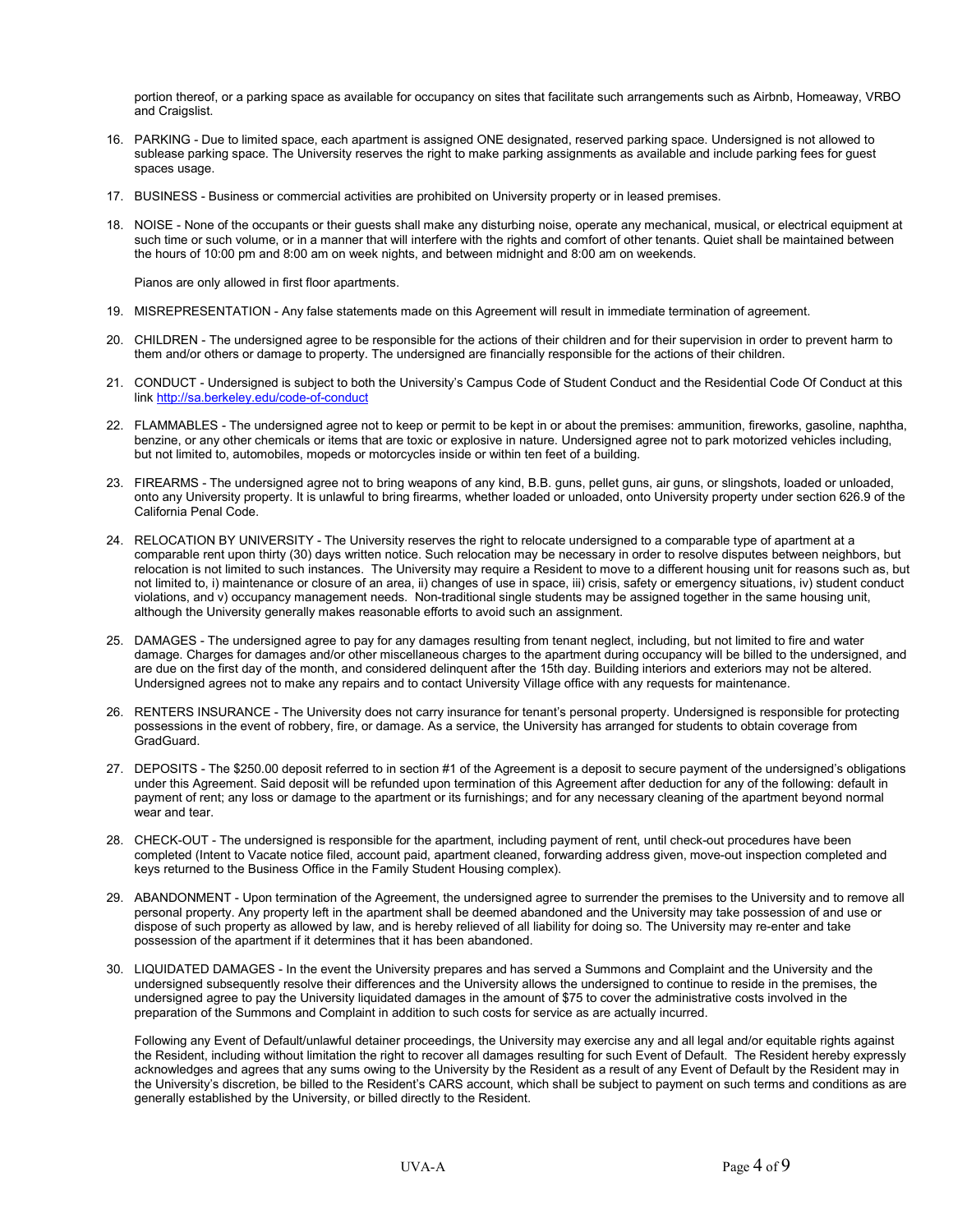- 31. SMOKING Smoking is prohibited in all areas of the premises, including individual apartments, bedrooms, restrooms, community spaces, balconies, parking lots, courtyards, or external stairways. Smoking of any substance including electronic cigarettes and vaporizers, recreational and medical marijuana is prohibited and this Agreement will be terminated for any smoking violation. Undersigned agree not to dismantle the smoke detector, remove its battery, cover, or tamper with it, and to report to the Maintenance Office any malfunctions.
- 32. DEAD BOLTS Installation of additional dead-bolts or locks/chains on apartment doors is prohibited.
- 33. TELEPHONE WIRING Pursuant to Civil Code section 1941.4, the University is responsible for installing one usable telephone jack and for placing and maintaining the inside telephone wiring in good working order in residential dwellings. The undersigned remains responsible for the telephone and wiring between the telephone and the telephone jack. If there is a problem with telephone service, the undersigned must first determine that the problem is not in the telephone or the wiring running to the telephone jack. Once it is determined that the problem is not in either the telephone or wiring, the undersigned is required to notify the University in writing and then arrange for any necessary repair with their telephone carrier. The actual bill must be presented to the office and the undersigned's University rental account will be credited for the cost of the repair. If the undersigned does not report such problems to the University in advance or does not acquire prior approval from the manager, and incurs a cost for repair, the University shall not be liable for reimbursement to the undersigned for costs incurred for such repair.
- 34. GENERAL PROVISIONS The undersigned certify that the statements on this Agreement are correct, and agree to comply with the terms and conditions of the contract incorporated herein; the rules and regulations pertaining to Family Student Housing occupancy attached hereto; the University regulations regarding standards of conduct; and State and other applicable laws.

The University annually reviews current eligibility and conduct compliance. The undersigned will be subject to a termination notice after the first year of occupancy should the undersigned fail to adhere to eligibility requirements and/or fail to adhere to housing rules and regulations.

Non-student tenants are responsible for adhering to the residential policies and expectations set forth in the Residential Conduct Code. Although the code is intended for registered students, all non-student residents listed in the rental agreement are equally bound to the policies.

Failure to comply with the terms and conditions of this Agreement, and/or rules and regulations of occupancy, and/or University regulations regarding standards of conduct as they presently exist and are subsequently amended or modified, may result in forfeiture of right to occupancy of premises. Appropriate action will be instituted to terminate the Agreement, remove undersigned from the premises, and grant the University possession and damages for breach of said terms and conditions, including the rules and regulations.

The University retains the right to refuse assignment to persons who have been evicted from Family Student Housing or have previously breached a University rental agreement.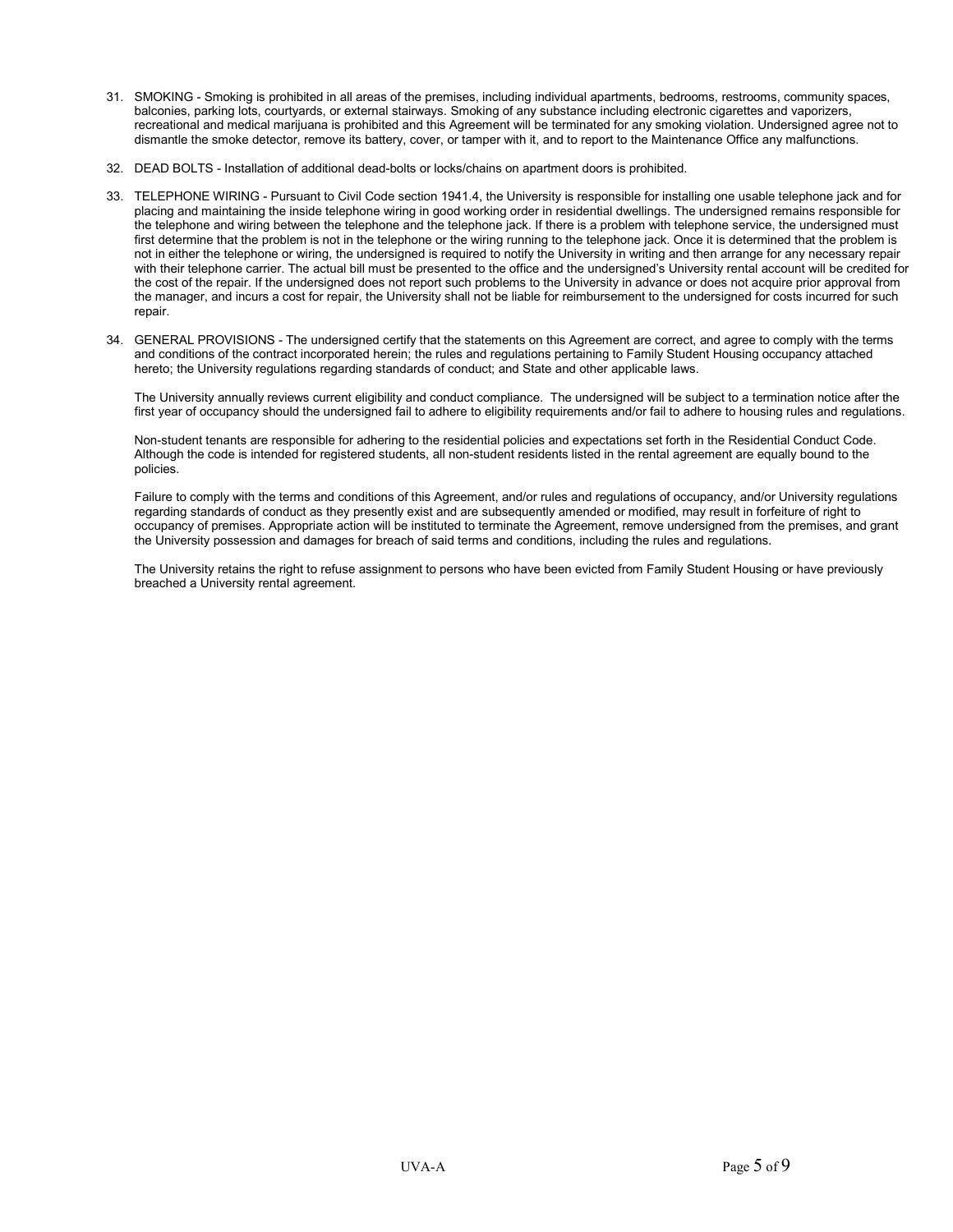BERKELEY • DAVIS • IRVINE • LOS ANGELES • MERCED • RIVERSIDE • SAN DIEGO • SAN FRANCISCO (SIANTA ENTA BARBARA • SANTA CRUZ



RESIDENTIAL AND STUDENT SERVICE PROGRAMS 2610 CHANNING WAY #2272 BERKELEY, CALIFORNIA 94720-2272

### **Amendment to the Rental Agreement**

### **Tobacco-free Policy**

The undersigned is advised that effective January 1, 2014, the UC Berkeley Campus including University Village Apartments in Albany will be tobacco-free zones.

This means that smoking, the use of smokeless tobacco products, and the use of unregulated nicotine products will be prohibited in indoor and outdoor spaces at all UC facilities and grounds, whether owned or leased. Smoking will be prohibited everywhere in University Village Apartments including inside all East and West Village apartments and anywhere on the University Village premises to the edge of the property line. This means that smoking, the use of smokeless tobacco products, and the use of unregulated nicotine products will be prohibited in indoor and outdoor spaces at all UC facilities and grounds, whether owned or leased.

Residents will be responsible for ensuring that their family, other occupants, and guests comply with the tobacco-free policy. Failure to comply with this new policy may result in forfeiture of your right to occupy the premises.

Signed: \_\_\_\_\_\_\_\_\_\_\_\_\_\_\_\_\_\_\_\_\_\_\_\_\_\_\_\_\_\_\_\_\_\_\_\_\_\_\_\_\_ Dated:\_\_\_\_\_\_\_\_\_\_\_\_\_\_\_\_\_\_\_\_\_\_\_\_\_\_\_\_\_\_

## PLEASE CONTINUE TO NEXT PAGE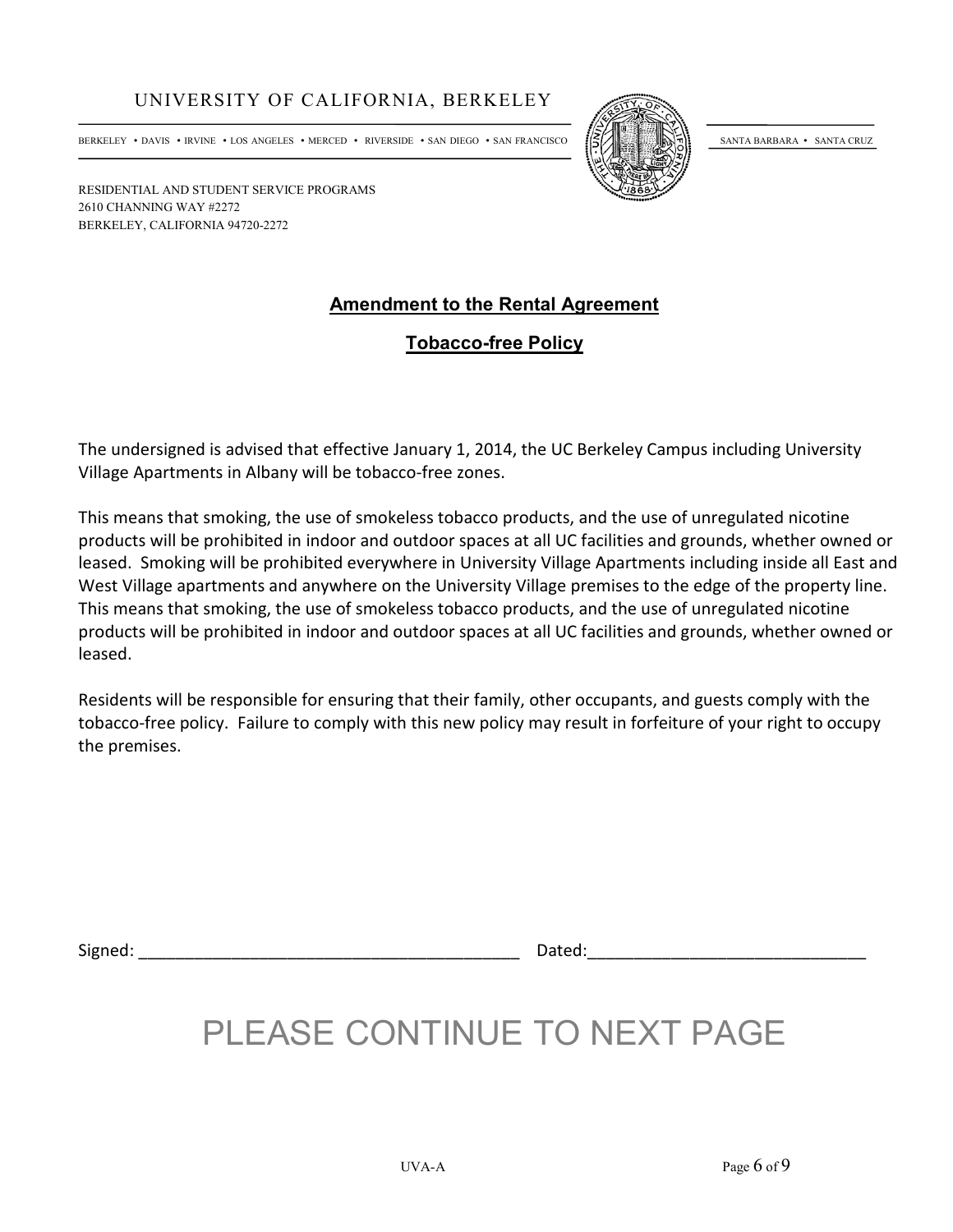BERKELEY • DAVIS • IRVINE • LOS ANGELES • MERCED • RIVERSIDE • SAN DIEGO • SAN FRANCISCO  $\frac{\mathcal{S}}{\mathcal{S}}$ 



RESIDENTIAL AND STUDENT SERVICE PROGRAMS 2610 CHANNING WAY #2272 BERKELEY, CALIFORNIA 94720-2272

#### **ADDENDUM TO THE RENTAL AGREEMENT #1** NOTICE TO RESIDENTS OF FAMILY STUDENT HOUSING

This Notice amends the rental agreement entered into between the University and the Resident. The Resident acknowledges by signing this addendum that the University has advised the Resident that the premises may contain mold. The University hereby advises the Resident that mold occurs naturally in the environment and currently federal or state standards regarding acceptable levels of mold in residential dwellings do not exist.

The Resident is required to take reasonable steps to control the growth of mold and mildew keeping the premises dry, clean and wellventilated, particularly when showering, bathing, washing dishes, or doing laundry. The Resident must notify the University immediately of the existence of any moisture, standing water or water intrusion of any kind, or mold conditions in order to provide the University an opportunity to evaluate the conditions and/or to make recommendations regarding appropriate actions. Material damage to the premises resulting from the Resident's failure to comply with this addendum may lead to liability for repair costs and/or termination of the tenancy.

The Resident acknowledges that the University may reassign the Resident to another unit, terminate the Resident's Rental Agreement upon sixty (60) days' notice, or evacuate the Resident if the University determines that mold levels on the premises are unacceptable and require remediation. In the event of an immediate evacuation, the University shall provide the Resident with alternate housing for a period of thirty (30) days following evacuation at the same rental rate as that applicable to the evacuated premises.

Resident Obligations:

- 1. Ventilate the premises and maximize air circulation by using the fan above the stove or opening a window when cooking. Use bathroom fans while showering or bathing. Avoid placing furniture against walls or storing boxes under beds or couches. Open windows when the weather permits. Avoid unnecessary creation of moisture, such as keeping houseplants that require continually moist soil; using fish tanks; or air drying laundry inside the apartment.
- 2. Regularly clean the premises to avoid the accumulation of dirt and debris. Remove visible moisture accumulation from floors, walls, ceilings windows and other surfaces as soon as possible. Regularly clean the window tracks and keep free of water and condensation. Wipe up and fully dry water spills from any source. Remove any visible mold or mildew utilizing a diluted bleach solution (one cup bleach to one gallon water) OR any mold-killing product, following manufacturer's instructions. (Do NOT Use or Mix Bleach with other cleaning products.) Some disinfectant or anti-microbial solutions may also be effective in treating and preventing mold growth. Wear gloves during cleanup and do not spread the mold. Ensure that work areas are adequately ventilated, and do not undertake such cleanup if the same is hazardous to your health, the premises, and /or any personal property.
- 3. Maintain proper indoor temperatures; avoid excessive heating beyond recommended guidelines (federal standard 68 F degrees).
- 4. Notify the Village Office of any of the following problems:
	- Evidence of a water leak, running toilets, or excessive moisture.
	- Evidence of mold or mildew-like growth that cannot be removed by applying a diluted bleach solution OR a mold-killing product.
	- Failure or malfunction in the heating, ventilation, air conditioning, or laundry systems.
	- Inoperable or malfunctioning doors or windows.

The foregoing list of preventive measures is not exhaustive but rather general examples of reasonable steps that Resident's must take to prevent and control the growth of mold and mildew.

| Address: Albany, Ca. 94706 |                              |
|----------------------------|------------------------------|
| Resident                   |                              |
| By:                        | Date                         |
| University of California   |                              |
| By:                        | Date                         |
|                            | PLEASE CONTINUE TO NEXT PAGE |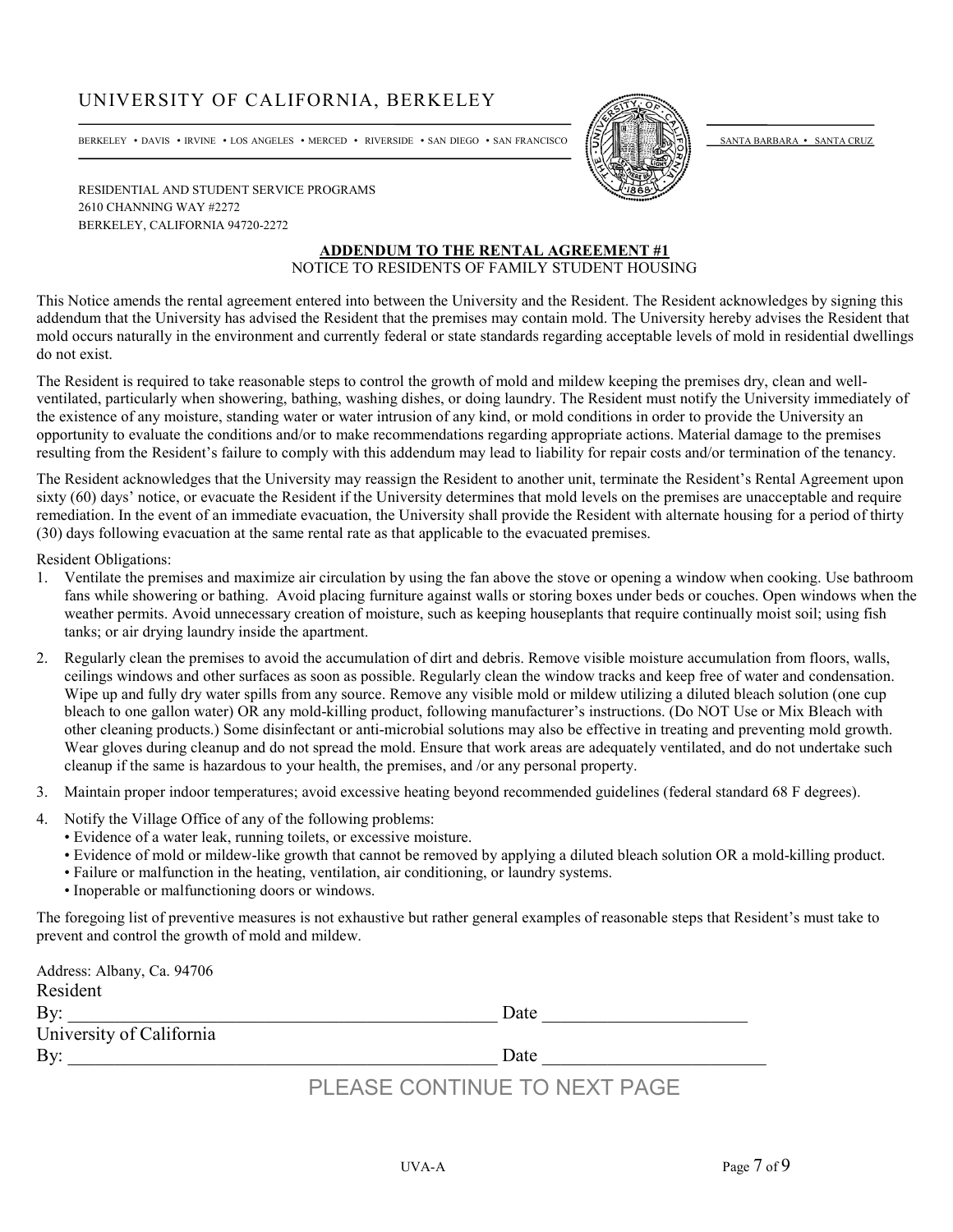



RESIDENTIAL AND STUDENT SERVICE PROGRAMS 2610 CHANNING WAY #2272 BERKELEY, CALIFORNIA 94720-2272

## **ADDENDUM TO THE RENTAL AGREEMENT #2**

#### **NOTICE REGARDING UNAUTHORIZED APPLIANCES**

East & West Village apartments were not built to accommodate washers, dryers, dishwashers, window air conditioners, freezers, or refrigerators (other than the refrigerator provided in the apartment). Small satellite dishes may be placed only on balconies and patios which constitute your rental space, but cannot be attached or installed to the façade or roof of your apartment building or on the common grounds. Installation of these appliances, or illegal installation of a satellite dish, is a violation of your rental agreement. Violators may be subject to charges for the cost of repairs and damages, and possible termination of the rental agreement.

For questions on maintenance, please contact the Village Office at (510) 526-8505.

For questions on the rental agreement or legal proceedings, please contact the Assignments Office at (510) 642-4109, apts@berkeley.edu.

Signed **Example 2** and the set of the set of the set of the set of the set of the set of the set of the set of the set of the set of the set of the set of the set of the set of the set of the set of the set of the set of t

# PLEASE CONTINUE TO NEXT PAGE